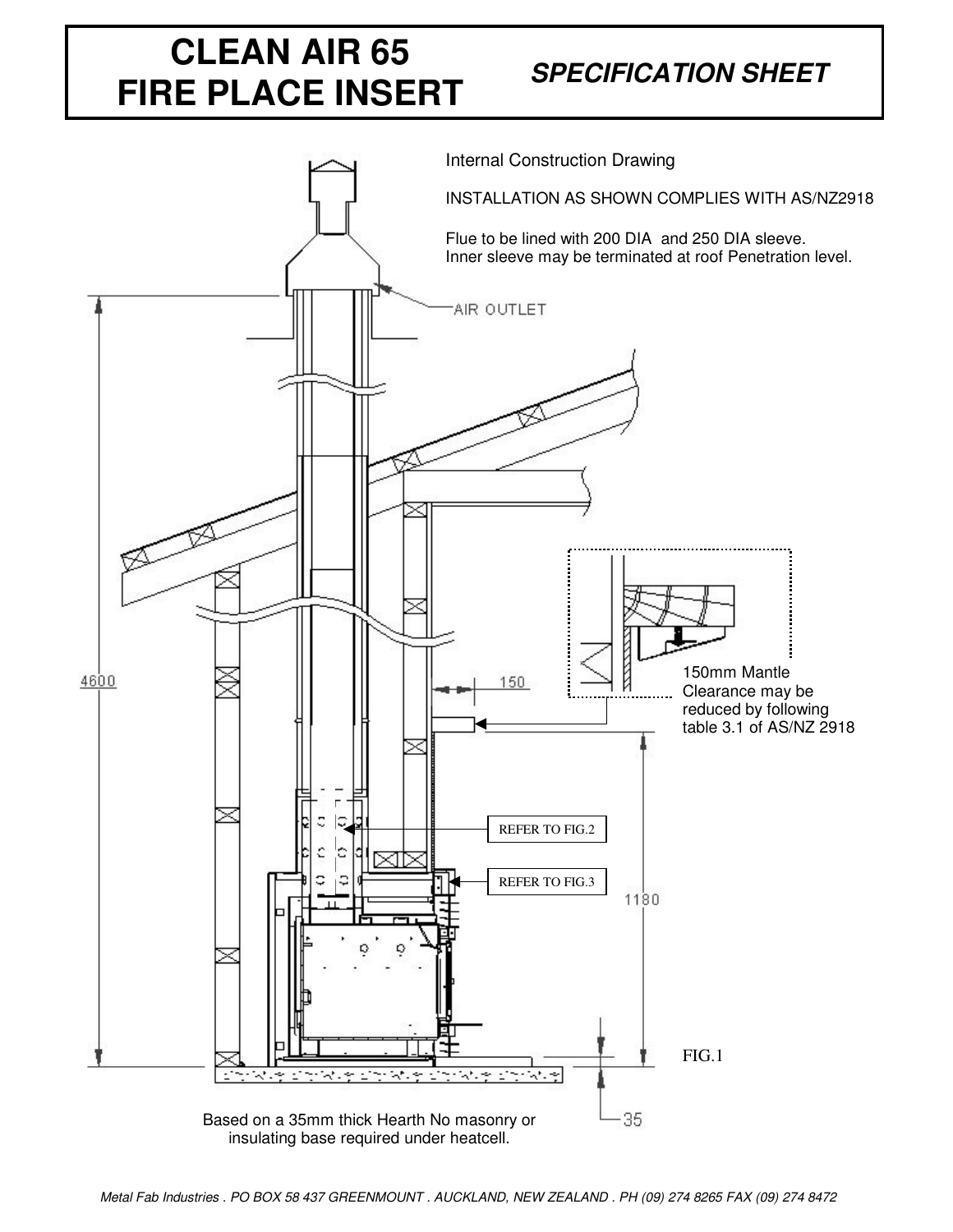

Metal Fab Industries . PO BOX 58 437 GREENMOUNT . AUCKLAND, NEW ZEALAND . PH (09) 274 8265 FAX (09) 274 8472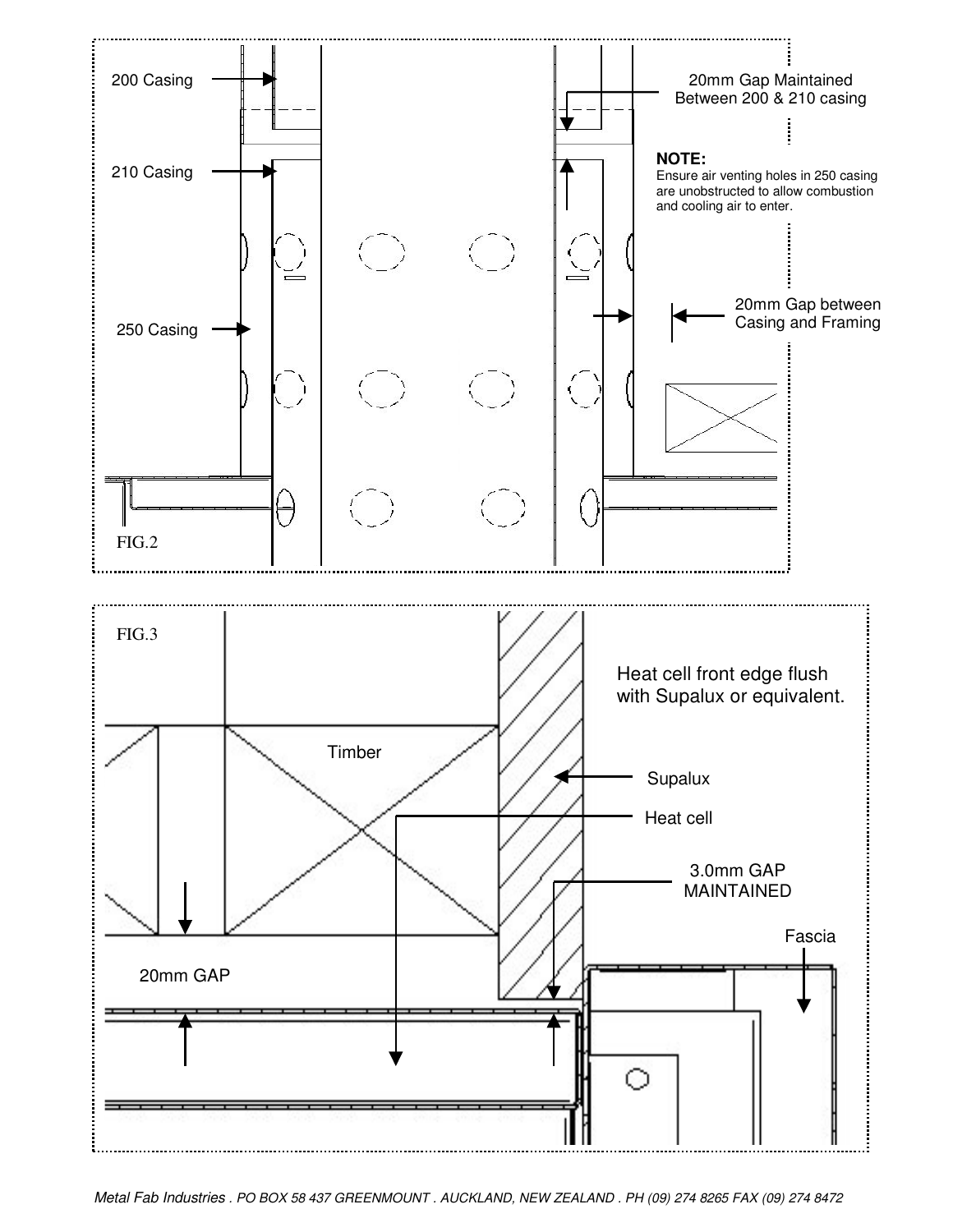## Note:

Flue Kits (All Models) Please follow the flue manufacturers installation instructions. The tested flue height for this unit is 4 .6 metres above the floor protector. Deviation from this may alter the heaters performance. If in doubt contact your Logaire supplier.

## Seismic Restraint

Drill through the bottom tray of the cabinet into the masonry of timber flooring and fit two M6 bolts or similar diameter as a seismic restraint.

Typical installation shown complies with AS/NZ2918 (Including appendix). The insulating blanket supplied should be installed with all units to ensure maximum performance.